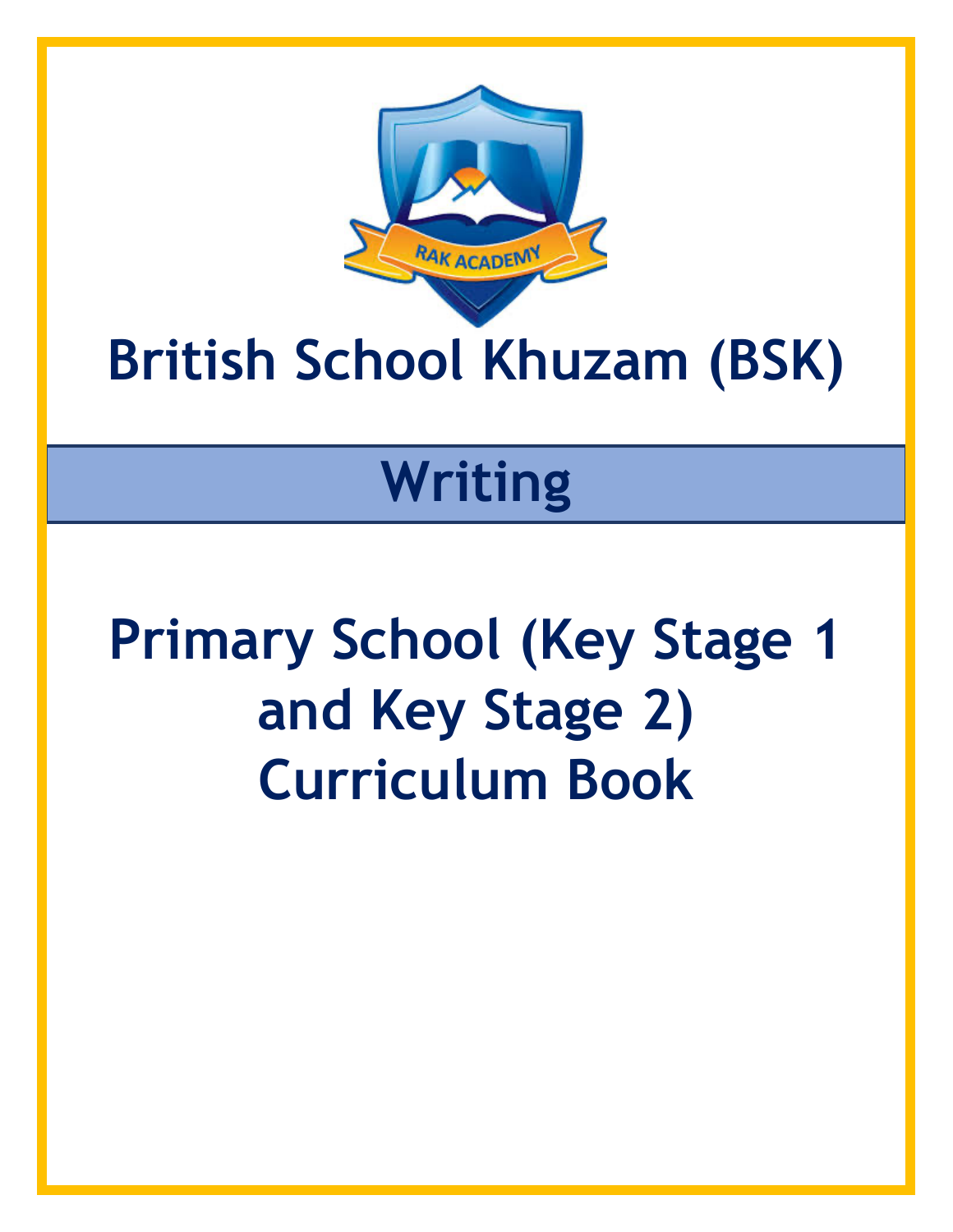### **Writing Curriculum Guidebook**

**Intent**

- At BSK writing is a crucial part of our curriculum. All children from EYFS to Grade 5 are provided with many opportunities to develop and apply their writing skills across the curriculum.
- For pupils to be able to plan, revise and evaluate their writing. To be able to do this effectively, pupils will focus on developing effective transcription and effective composition.
- Pupils will also develop an awareness of the audience, purpose and context, and an increasingly wide knowledge of vocabulary and grammar.
- We also intend for pupils to leave school being able to use fluent, legible and speedy handwriting.

#### **Implementation**

Writing at BSK:

- Early writing is taught through early mark making, then when the children begin Letters and Sound phonics, they are taught the letter formations. This begins with writing (whether with a writing tool or in the air) CVC words, moving onto short sentences using the sounds they have been taught.
- This process continues into KG2, where children are encouraged to use the sounds they have been taught. They have access to sound mats, when they are writing, whether this is with the teacher, in continuous provision or independently.
- There is a focus on vocabulary, and we are aware that the vocabulary deficit that most of our children have, needs to be addressed as a priority. In order to do this, to support the teaching of new and adventurous vocabulary, all year groups have access to and make full use of the books to ensures that all children are regularly read to in class and high-quality texts are used.
- We also use Talk for Writing to model texts, enhance vocabulary and structure different genres of writing.
- As we are aware that spelling is important in our school, we have introduced 'No Nonsense spelling.' Children who have progressed from phonics then use this scheme.
- Grammar is taught through the model text, but also through discrete lessons
- There is an expectation that all teachers use of grammar is accurate. To ensure progression in grammar skills, all teachers have been given a progression of grammar document, on which they highlight the grammar skills that have been taught. Any areas of weakness that are identified as a result of independent writing or the hot or cold tasks, are taught as part of the modelled text, or the grammar starters. Again, teachers are expected to track back to previous years objectives, if this is appropriate.

#### **Impact**

As a result of our Writing teaching at BSK you will see:

- Regular checks on the correct writing process being taught, along with the quality of writing in English and curriculum books is evaluated by learning walks, drop ins, pupil interviews and work scrutinies.
- Summative assessment occurs using the assessment materials and moderating across year groups and across the academy. These are carried out 3 times a year, unless the teacher wishes to moderate with the English lead more frequently. The analysis of this used to identify areas of development and any children who are not making expected progress.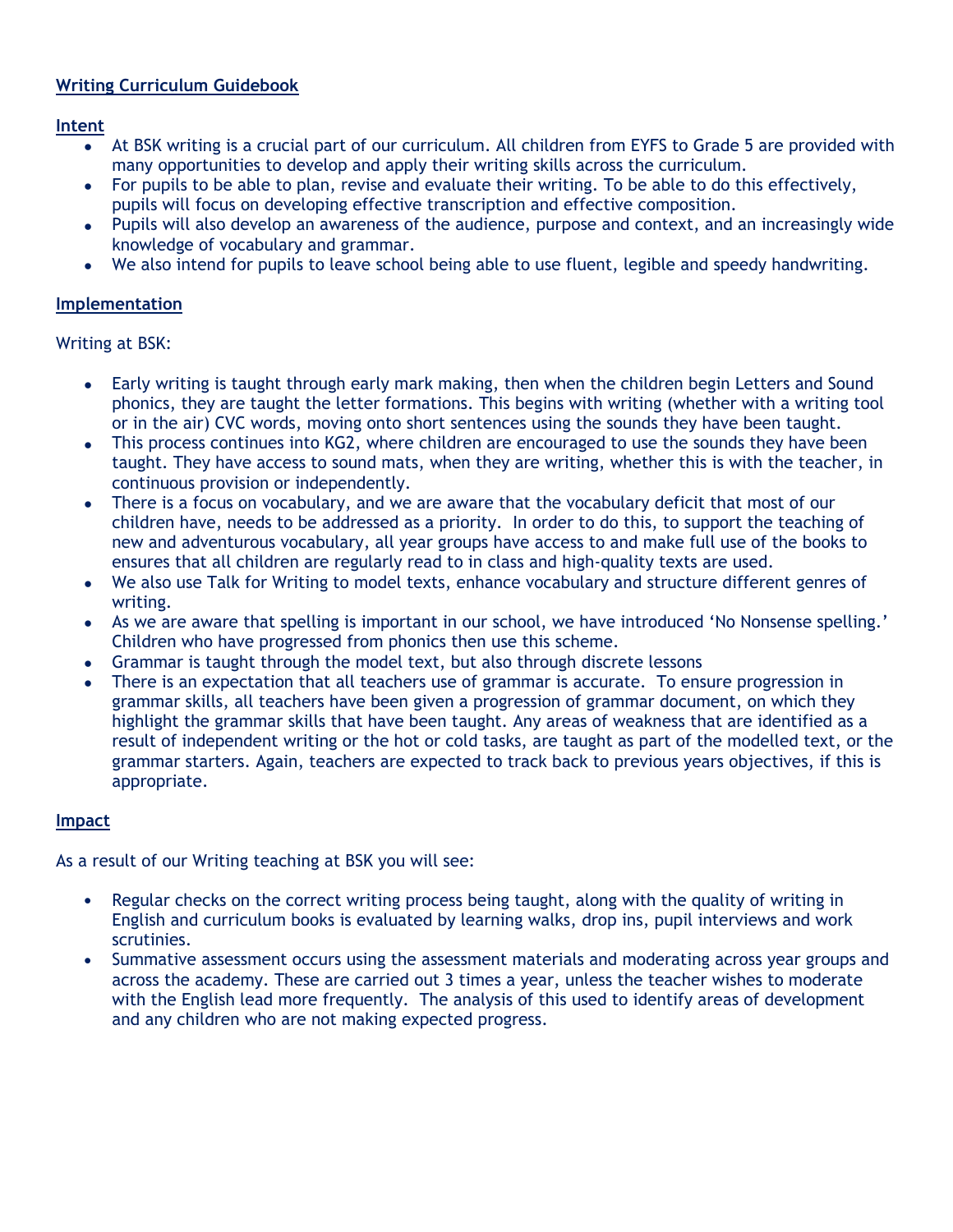#### Grade KG2

| <b>Number of Lessons Per Week</b>                                                                                                                                                                                                                                                                                                                                                                                                                                                                                                                                                                                                                                                                                                                                                                                                                                                                                                                                                                                            |  | 7                                                                                                                                   |                                                                                                                                                                                                                                                                                                                                                                                                                                                                                                                                                                                                                                                                                                                                                                                                                                                                                                                                                   |  |
|------------------------------------------------------------------------------------------------------------------------------------------------------------------------------------------------------------------------------------------------------------------------------------------------------------------------------------------------------------------------------------------------------------------------------------------------------------------------------------------------------------------------------------------------------------------------------------------------------------------------------------------------------------------------------------------------------------------------------------------------------------------------------------------------------------------------------------------------------------------------------------------------------------------------------------------------------------------------------------------------------------------------------|--|-------------------------------------------------------------------------------------------------------------------------------------|---------------------------------------------------------------------------------------------------------------------------------------------------------------------------------------------------------------------------------------------------------------------------------------------------------------------------------------------------------------------------------------------------------------------------------------------------------------------------------------------------------------------------------------------------------------------------------------------------------------------------------------------------------------------------------------------------------------------------------------------------------------------------------------------------------------------------------------------------------------------------------------------------------------------------------------------------|--|
|                                                                                                                                                                                                                                                                                                                                                                                                                                                                                                                                                                                                                                                                                                                                                                                                                                                                                                                                                                                                                              |  |                                                                                                                                     |                                                                                                                                                                                                                                                                                                                                                                                                                                                                                                                                                                                                                                                                                                                                                                                                                                                                                                                                                   |  |
| <b>Topics Covered</b><br>Term <sub>2</sub><br>Term 3<br>Term 1                                                                                                                                                                                                                                                                                                                                                                                                                                                                                                                                                                                                                                                                                                                                                                                                                                                                                                                                                               |  |                                                                                                                                     |                                                                                                                                                                                                                                                                                                                                                                                                                                                                                                                                                                                                                                                                                                                                                                                                                                                                                                                                                   |  |
| <b>Funny Bones</b><br>(T4W Journey Story)<br><b>Character Description</b><br>Speaking and Listening<br><b>Lost and Found</b><br>(T4W Journey story)<br><b>Setting Description</b>                                                                                                                                                                                                                                                                                                                                                                                                                                                                                                                                                                                                                                                                                                                                                                                                                                            |  | <b>The Three Little Goats</b><br>(T4W Defeating the Monster)<br><b>The Big Build</b><br>(Writing Instructions)                      | <b>Little Red Riding Hood</b><br>(T4W Warning Tale)<br><b>Traditional tale</b><br><b>Diary Entry</b><br>(Recount writing)<br><b>Big Cats</b><br>(T4W story)<br><b>Character Description</b><br><b>Big Cat Animal Fact file</b><br>(Non-Chronological Report)                                                                                                                                                                                                                                                                                                                                                                                                                                                                                                                                                                                                                                                                                      |  |
|                                                                                                                                                                                                                                                                                                                                                                                                                                                                                                                                                                                                                                                                                                                                                                                                                                                                                                                                                                                                                              |  | <b>Skills Developed</b>                                                                                                             |                                                                                                                                                                                                                                                                                                                                                                                                                                                                                                                                                                                                                                                                                                                                                                                                                                                                                                                                                   |  |
| <b>Transcription</b><br>I can spell my word list accurately.<br>$\bullet$<br>I can spell some unusual words correctly.<br>$\bullet$<br>I can spell the days of the week.<br>I know the names of all the letters of the alphabet in order.<br>I know some sounds can be spelled in different ways using different<br>letters.<br>I use word endings such as -s and - es to change a word to mean<br>more than one.<br>I know how to add un- at the beginning of a word to create a new<br>word.<br>I spell words correctly by adding - ing, -ed, -er and -est to create<br>new words such as helping, helped, helper.<br>I can spell the words correctly in my Year 1 spelling list.<br>I can write out a sentence told to me by my teacher.<br><b>Handwriting</b><br>When writing, I sit and hold a pencil correctly.<br>I can write some of my letters correctly, starting and finishing in the<br>$\bullet$<br>right place.<br>I can write some capital letters.<br>I can write the numbers 1,2,3,4,5,6,7,8,9,0 correctly. |  | <b>Composition</b><br>write.<br>need.<br>$\bullet$<br>hear me.<br><b>Vocabulary, Grammar, Punctuation</b><br>$\bullet$<br>$\bullet$ | Before I write a sentence, I can say out loud what I am going to<br>I can think of and say a sentence before I write it.<br>I can write a text by thinking of a list of sentences in the order I<br>I check my sentences make sense by re-reading them.<br>I can discuss what I have written with the teacher or my friends.<br>I can read aloud my own writing so my friends and the teacher can<br>When I write, I leave spaces between my words.<br>I can add together two sentences using 'and'.<br>I can tell you where I might use a capital letter, a full stop, question<br>marks or exclamation marks in my work.<br>I can show you where I can use a capital letter for the names of<br>people, places, the days of the week and when I use I.<br>I can make words mean more than one object by adding -s or -es. For<br>example, dog and dogs or wish and wishes.<br>I can add endings such as -ing and-ed to words to make new words. |  |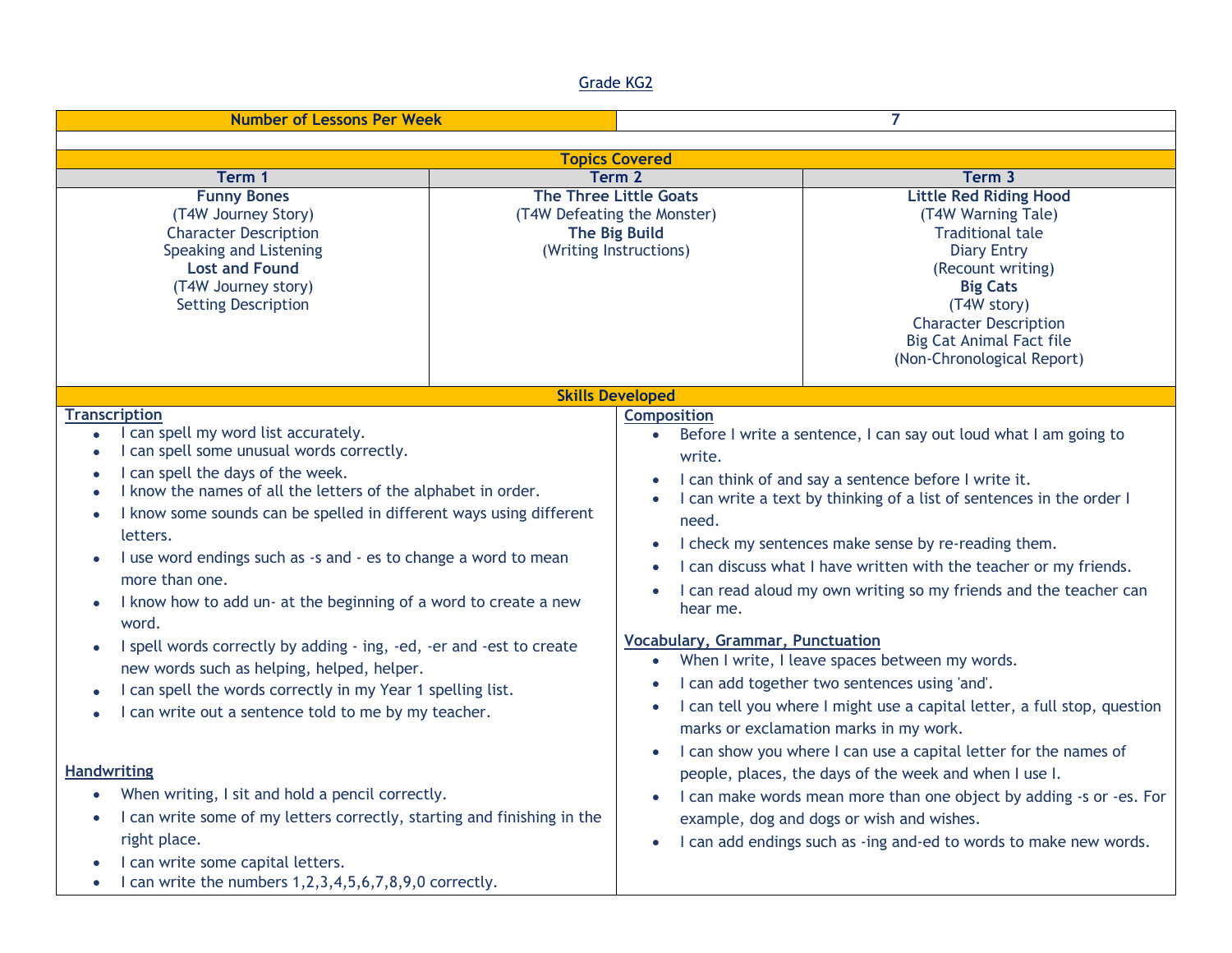| can tell you how some letters are similar and can be put into<br>$\bullet$<br>groups.                                         | understand how adding 'un-' to the beginning of some words<br>changes the word to mean the opposite.<br>I know that words can be put together to build sentences.<br>can use the grammar rules set out my grammar list. |  |
|-------------------------------------------------------------------------------------------------------------------------------|-------------------------------------------------------------------------------------------------------------------------------------------------------------------------------------------------------------------------|--|
| <b>Assessment</b>                                                                                                             |                                                                                                                                                                                                                         |  |
| Cold tasks at the beginning of a genre.                                                                                       |                                                                                                                                                                                                                         |  |
| Hot tasks at the end of a genre.                                                                                              |                                                                                                                                                                                                                         |  |
| <b>Cross Curricular Links</b>                                                                                                 |                                                                                                                                                                                                                         |  |
| Teachers will endeavor to use high quality texts linked to topics being taught in Science, Social Studies and Moral Education |                                                                                                                                                                                                                         |  |
| <b>Home Learning</b>                                                                                                          |                                                                                                                                                                                                                         |  |
| www.ixl.com                                                                                                                   |                                                                                                                                                                                                                         |  |
| <b>Reading List &amp; E-books</b>                                                                                             |                                                                                                                                                                                                                         |  |
| Book mentioned above in 'Topics Covered' will be useful to have at home.                                                      |                                                                                                                                                                                                                         |  |
| <b>Useful Websites</b>                                                                                                        |                                                                                                                                                                                                                         |  |
| www.onceuponapicture.co.uk                                                                                                    |                                                                                                                                                                                                                         |  |
| Setting (if any)                                                                                                              |                                                                                                                                                                                                                         |  |
| No setting takes place but all lessons are differentiated according to the individual needs of the children in the class.     |                                                                                                                                                                                                                         |  |
| <b>Staff</b>                                                                                                                  |                                                                                                                                                                                                                         |  |
| Orla Murphy, Lauren Jones, Claire McKenna, Eleanor Ward, Banu Barissal, Christina Mehmood, Katerina Vasic                     |                                                                                                                                                                                                                         |  |
|                                                                                                                               |                                                                                                                                                                                                                         |  |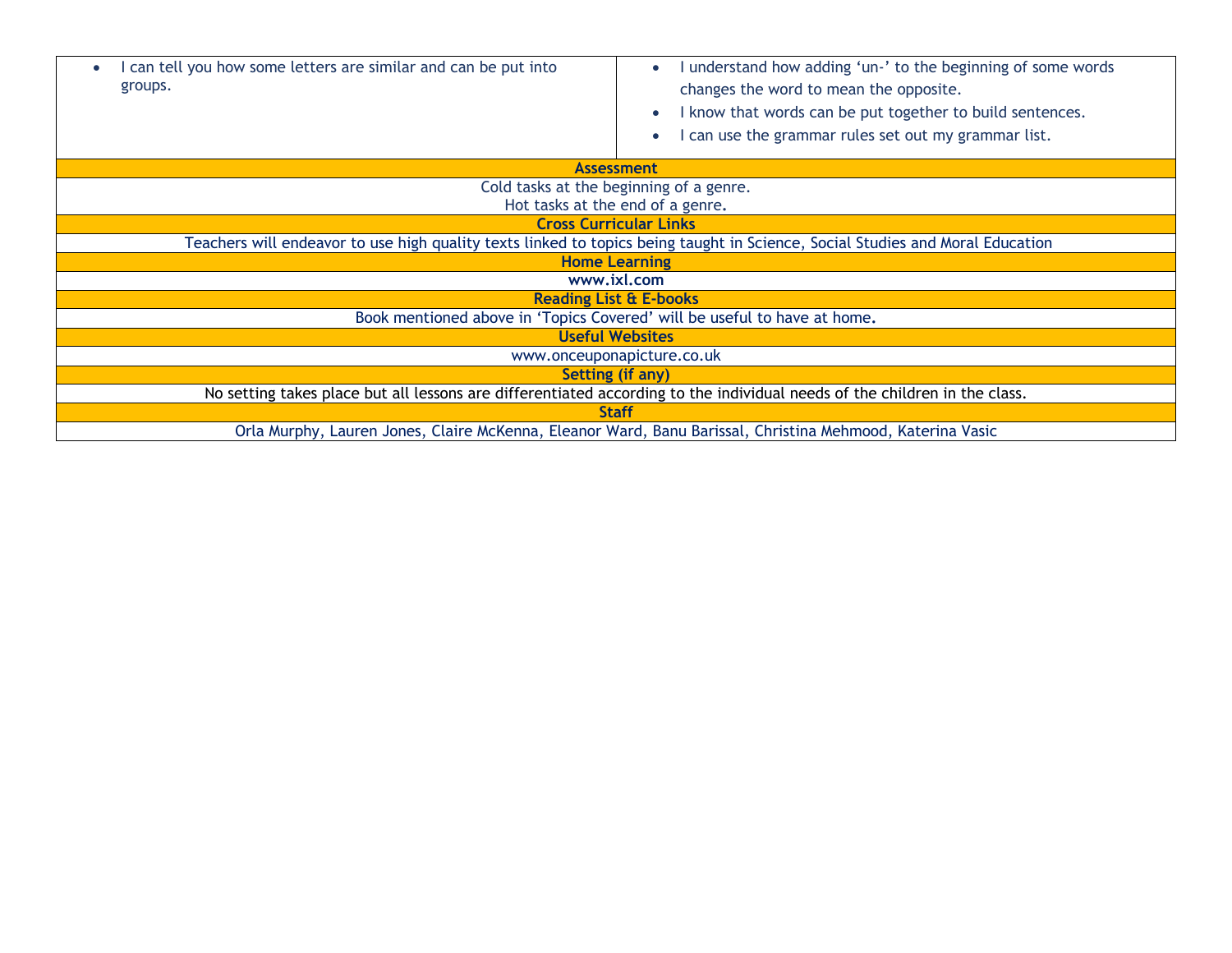| <b>Number of Lessons Per Week</b>                                                                                                                                                                                                                                                                                                                                                                                                                                                                                                                                                                                                                                                                                                                                                                                                                      |  |                                                                                                                                                                                                                                                                                                                                                                                                                                                                                                                                                                                                                                                                                                                                                                                                                                |                                                                                                                                                                                                                                                                                                                                                                                                                                                                                                                                                                                                         |  |
|--------------------------------------------------------------------------------------------------------------------------------------------------------------------------------------------------------------------------------------------------------------------------------------------------------------------------------------------------------------------------------------------------------------------------------------------------------------------------------------------------------------------------------------------------------------------------------------------------------------------------------------------------------------------------------------------------------------------------------------------------------------------------------------------------------------------------------------------------------|--|--------------------------------------------------------------------------------------------------------------------------------------------------------------------------------------------------------------------------------------------------------------------------------------------------------------------------------------------------------------------------------------------------------------------------------------------------------------------------------------------------------------------------------------------------------------------------------------------------------------------------------------------------------------------------------------------------------------------------------------------------------------------------------------------------------------------------------|---------------------------------------------------------------------------------------------------------------------------------------------------------------------------------------------------------------------------------------------------------------------------------------------------------------------------------------------------------------------------------------------------------------------------------------------------------------------------------------------------------------------------------------------------------------------------------------------------------|--|
|                                                                                                                                                                                                                                                                                                                                                                                                                                                                                                                                                                                                                                                                                                                                                                                                                                                        |  |                                                                                                                                                                                                                                                                                                                                                                                                                                                                                                                                                                                                                                                                                                                                                                                                                                |                                                                                                                                                                                                                                                                                                                                                                                                                                                                                                                                                                                                         |  |
| <b>Topics Covered</b><br>Term <sub>2</sub><br>Term 3                                                                                                                                                                                                                                                                                                                                                                                                                                                                                                                                                                                                                                                                                                                                                                                                   |  |                                                                                                                                                                                                                                                                                                                                                                                                                                                                                                                                                                                                                                                                                                                                                                                                                                |                                                                                                                                                                                                                                                                                                                                                                                                                                                                                                                                                                                                         |  |
| Term 1<br>Poetry (The Day the Zoo Escaped) - short unit to<br>revisit basic grammar skills<br><b>Bob Man on the Moon</b><br>(Fictional Recount)<br>The Lighthouse Keeper's Lunch<br>(Instructions-A Healthy sandwich for Mr. Grinling)                                                                                                                                                                                                                                                                                                                                                                                                                                                                                                                                                                                                                 |  | <b>Kassim and the Greedy Dragon</b><br>(Warning Story)<br>The Rak Dune Dragon<br>(Non-Chronological Report)                                                                                                                                                                                                                                                                                                                                                                                                                                                                                                                                                                                                                                                                                                                    | Lila and the Secret of Rain<br>(Journey Story)<br><b>African Safari</b><br>(Persuasive Writing)                                                                                                                                                                                                                                                                                                                                                                                                                                                                                                         |  |
|                                                                                                                                                                                                                                                                                                                                                                                                                                                                                                                                                                                                                                                                                                                                                                                                                                                        |  | <b>Skills Developed</b>                                                                                                                                                                                                                                                                                                                                                                                                                                                                                                                                                                                                                                                                                                                                                                                                        |                                                                                                                                                                                                                                                                                                                                                                                                                                                                                                                                                                                                         |  |
| <b>Transcription:</b><br>I can spell words correctly by saying them out loud.<br>I am learning new ways for spelling words which sound the same<br>$\bullet$<br>but have different meanings.<br>I know how to spell words that do not follow a spelling pattern.<br>I can spell more words by using 'rules' I already know.<br>$\bullet$<br>I have learnt how to correctly use the possessive apostrophe<br>(singular) [for example, the girl's book] in my spelling.<br>I can show I know the difference between homophones and near-<br>$\bullet$<br>homophones in my spelling.<br>I spell words correctly, by adding - ment, -ness, -ful, -less, -ly to<br>$\bullet$<br>make them longer.<br>I can spell the words correctly in my Year 2 spelling list.<br>I can write out a sentence told to me by my teacher and use the<br>correct punctuation. |  | I think about what I am going to write by writing down my ideas and<br>important words which will help me.<br>I can write down brief descriptions about what I want to include in my<br>writing, before I begin.<br>I can make changes in my writing by listening to what others have to<br>say about it.<br>Once finished, I will re-read my work to make sure it makes sense.<br>I check my finished work to make sure there are no mistakes in<br>spelling, grammar or punctuation. I can read aloud my work in a way<br>which helps people understand it.<br><b>Vocabulary, Punctuation and Grammar</b><br>I am using familiar and new punctuation correctly in my writing,<br>including full stops, capital letters, exclamation marks and question<br>marks.<br>I can use commas correctly when making a list of things. |                                                                                                                                                                                                                                                                                                                                                                                                                                                                                                                                                                                                         |  |
| <b>Handwriting:</b><br>When I write, my letters are the same size.<br>$\bullet$<br>I am learning which letters to join up in my handwriting, and which<br>ones are best left unjoined.<br>I can write letters and numbers that are the right way round and<br>the right size.<br>I know where to leave spaces between words.<br><b>Composition:</b><br>I am beginning to write stories about things that have happened to<br>me or other people.                                                                                                                                                                                                                                                                                                                                                                                                       |  | I'll means I will.<br>$\bullet$<br>different purposes.<br>detail<br>I write sentences.                                                                                                                                                                                                                                                                                                                                                                                                                                                                                                                                                                                                                                                                                                                                         | I can use an apostrophe to show where some letters are missing from<br>a word or to say when something belongs to someone. For example,<br>I am learning to write sentences which convey different meaning for<br>I am able to write more interesting sentences by adding further<br>I try to write in the present or past tense when writing.<br>I can use words such as when, if, that, because, or, and or but when<br>I can add -ness and -er to the end of a word to make new words and I<br>know some words (such as superman or whiteboard) are made by<br>joining two different words together. |  |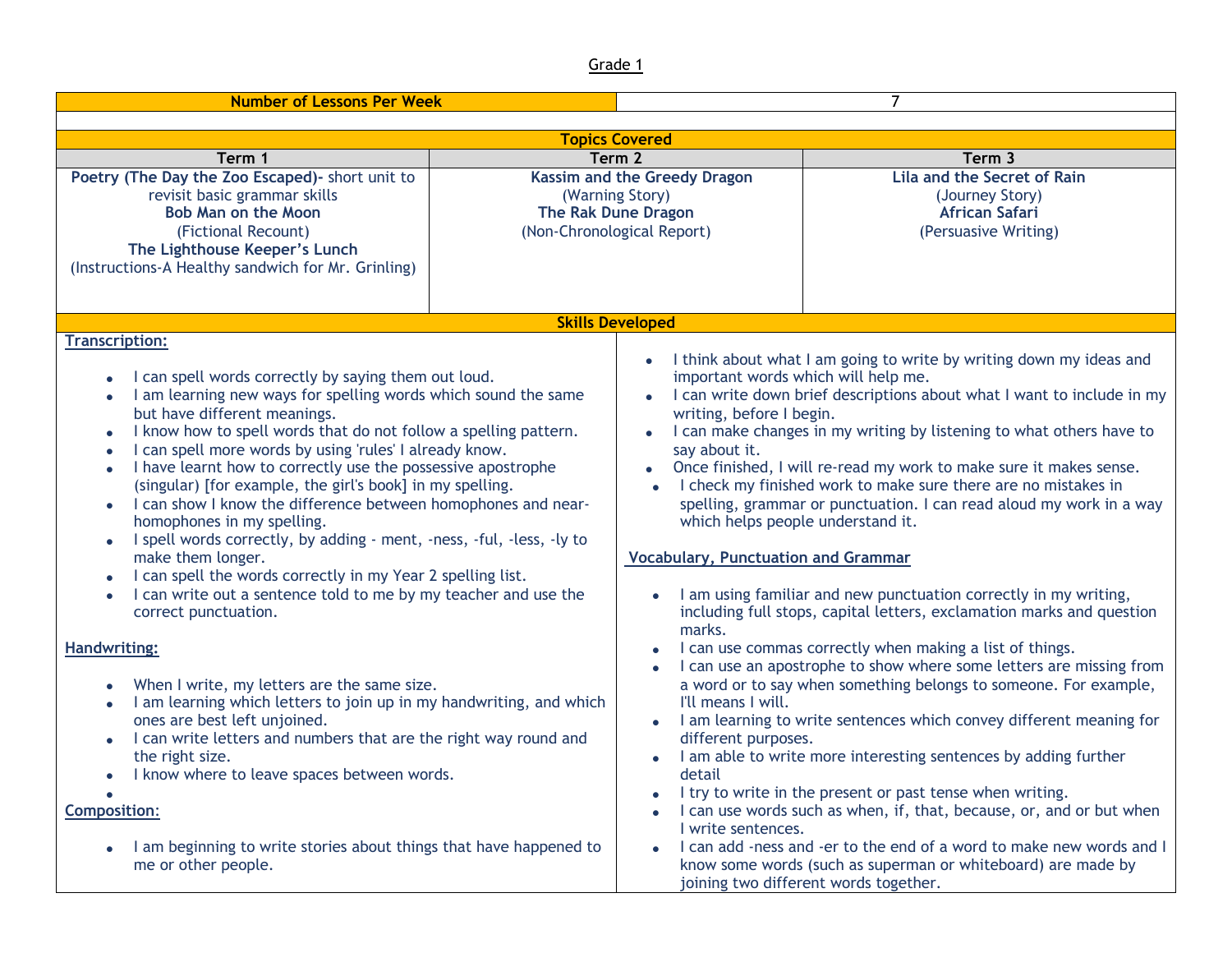| am able to write longer stories about real things that have<br>happened.<br>I can write my own poems.<br>I like to write for different purposes, for example, for my teacher,<br>myself or for a class assembly. | I can add -ful and -less to words to make adjectives.<br>I know what changes happen to the meaning of words when I add -er,<br>- est and -ly to words. 11. When I discuss my writing, I can use the<br>correct Grade 1 grammar as set out in my Grade 1 grammar list. |  |  |  |
|------------------------------------------------------------------------------------------------------------------------------------------------------------------------------------------------------------------|-----------------------------------------------------------------------------------------------------------------------------------------------------------------------------------------------------------------------------------------------------------------------|--|--|--|
| <b>Assessment</b>                                                                                                                                                                                                |                                                                                                                                                                                                                                                                       |  |  |  |
| Cold tasks at the beginning of a genre.                                                                                                                                                                          |                                                                                                                                                                                                                                                                       |  |  |  |
| Hot tasks at the end of a genre.                                                                                                                                                                                 |                                                                                                                                                                                                                                                                       |  |  |  |
| <b>Cross Curricular Links</b>                                                                                                                                                                                    |                                                                                                                                                                                                                                                                       |  |  |  |
| Teachers will endeavor to use high quality texts linked to topics being taught in Science, Social Studies and Moral Education                                                                                    |                                                                                                                                                                                                                                                                       |  |  |  |
| <b>Home Learning</b>                                                                                                                                                                                             |                                                                                                                                                                                                                                                                       |  |  |  |
| www.ixl.com                                                                                                                                                                                                      |                                                                                                                                                                                                                                                                       |  |  |  |
| <b>Reading List &amp; E-books</b>                                                                                                                                                                                |                                                                                                                                                                                                                                                                       |  |  |  |
| Book mentioned above in 'Topics Covered' will be useful to have at home.                                                                                                                                         |                                                                                                                                                                                                                                                                       |  |  |  |
| <b>Useful Websites</b>                                                                                                                                                                                           |                                                                                                                                                                                                                                                                       |  |  |  |
| www.onceuponapicture.co.uk                                                                                                                                                                                       |                                                                                                                                                                                                                                                                       |  |  |  |
| Setting (if any)                                                                                                                                                                                                 |                                                                                                                                                                                                                                                                       |  |  |  |
| No setting takes place but all lessons are differentiated according to the individual needs of the children in the class.                                                                                        |                                                                                                                                                                                                                                                                       |  |  |  |
| <b>Staff</b>                                                                                                                                                                                                     |                                                                                                                                                                                                                                                                       |  |  |  |
| Emma Lloyd, Beth Harvey, Katherine Spanswick, Katie Dixon, Sureya Fazal                                                                                                                                          |                                                                                                                                                                                                                                                                       |  |  |  |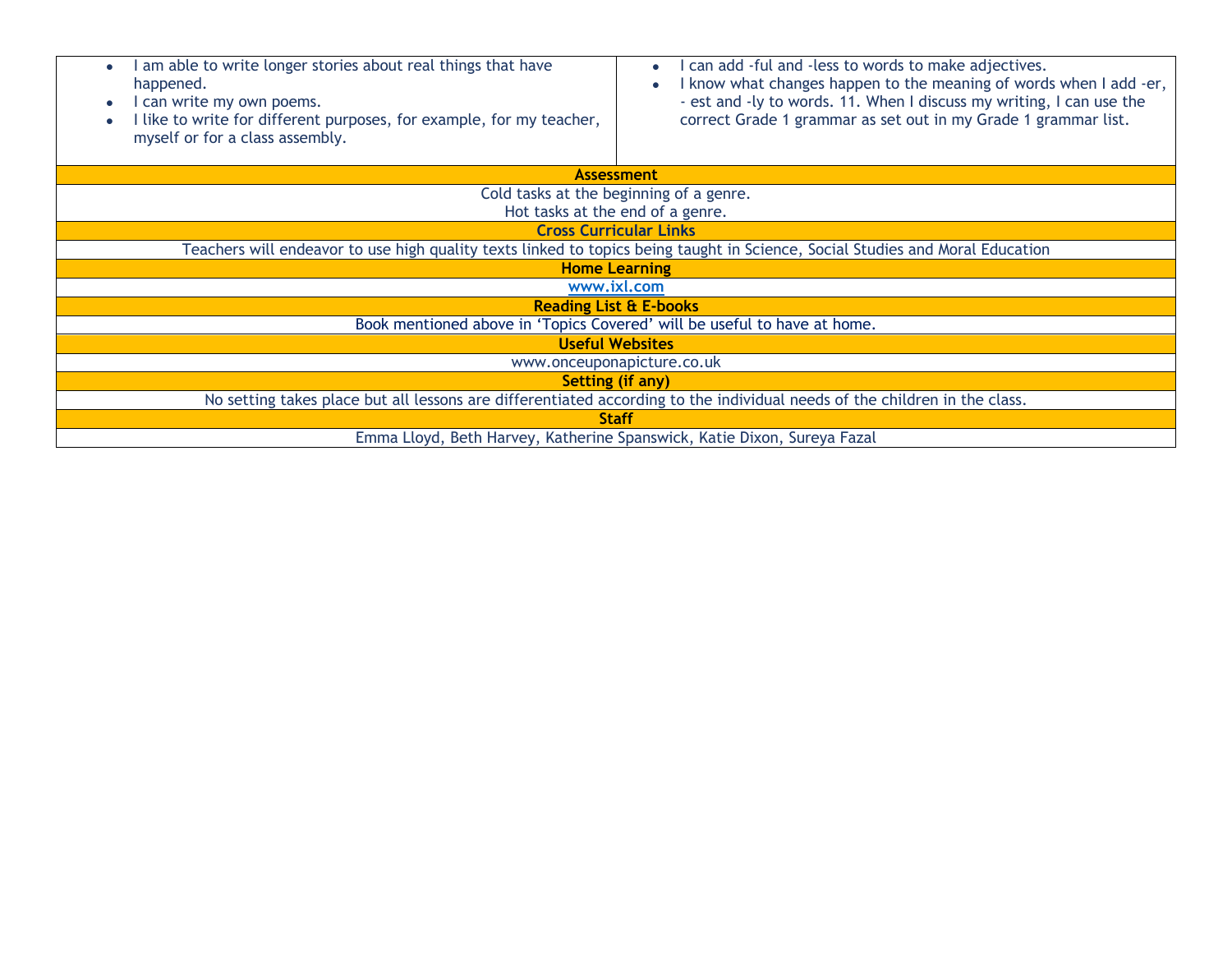| <b>Number of Lessons Per Week</b>                                                                                                                                                                                                                                                                                                                                                                                                                                                                                                                                                                                                                                                                                                                                                                                                                                                                                                                                                                                                                                                                                                                             |                                        |                                                                                                                                                  |                                                                                                                                                                                                                                                                                                                                                                                                                                                                                                                                                                                                                                                                                                                                                                                                                                                                                                                                                                                                                                                                                                                                                                                                                                       |
|---------------------------------------------------------------------------------------------------------------------------------------------------------------------------------------------------------------------------------------------------------------------------------------------------------------------------------------------------------------------------------------------------------------------------------------------------------------------------------------------------------------------------------------------------------------------------------------------------------------------------------------------------------------------------------------------------------------------------------------------------------------------------------------------------------------------------------------------------------------------------------------------------------------------------------------------------------------------------------------------------------------------------------------------------------------------------------------------------------------------------------------------------------------|----------------------------------------|--------------------------------------------------------------------------------------------------------------------------------------------------|---------------------------------------------------------------------------------------------------------------------------------------------------------------------------------------------------------------------------------------------------------------------------------------------------------------------------------------------------------------------------------------------------------------------------------------------------------------------------------------------------------------------------------------------------------------------------------------------------------------------------------------------------------------------------------------------------------------------------------------------------------------------------------------------------------------------------------------------------------------------------------------------------------------------------------------------------------------------------------------------------------------------------------------------------------------------------------------------------------------------------------------------------------------------------------------------------------------------------------------|
|                                                                                                                                                                                                                                                                                                                                                                                                                                                                                                                                                                                                                                                                                                                                                                                                                                                                                                                                                                                                                                                                                                                                                               |                                        |                                                                                                                                                  |                                                                                                                                                                                                                                                                                                                                                                                                                                                                                                                                                                                                                                                                                                                                                                                                                                                                                                                                                                                                                                                                                                                                                                                                                                       |
| <b>Topics Covered</b><br>Term 3                                                                                                                                                                                                                                                                                                                                                                                                                                                                                                                                                                                                                                                                                                                                                                                                                                                                                                                                                                                                                                                                                                                               |                                        |                                                                                                                                                  |                                                                                                                                                                                                                                                                                                                                                                                                                                                                                                                                                                                                                                                                                                                                                                                                                                                                                                                                                                                                                                                                                                                                                                                                                                       |
| Term 1<br>Wanted the perfect pet                                                                                                                                                                                                                                                                                                                                                                                                                                                                                                                                                                                                                                                                                                                                                                                                                                                                                                                                                                                                                                                                                                                              | Term <sub>2</sub><br><b>The Tunnel</b> |                                                                                                                                                  | The Finger eater                                                                                                                                                                                                                                                                                                                                                                                                                                                                                                                                                                                                                                                                                                                                                                                                                                                                                                                                                                                                                                                                                                                                                                                                                      |
| (Advert, consolidation of grade 1)<br><b>Meerkat Mail</b><br>(Journey tale setting description focus)<br><b>Poetry</b><br><b>Haiku</b>                                                                                                                                                                                                                                                                                                                                                                                                                                                                                                                                                                                                                                                                                                                                                                                                                                                                                                                                                                                                                        |                                        | (Portal story, character setting focus)<br>Recount<br>Writing about real life events                                                             | (Defeating the monster tale)<br><b>How to Trap a Troll</b><br>(Instructional writing)<br><b>Sugar The Cat</b><br>(Descriptive poem)                                                                                                                                                                                                                                                                                                                                                                                                                                                                                                                                                                                                                                                                                                                                                                                                                                                                                                                                                                                                                                                                                                   |
|                                                                                                                                                                                                                                                                                                                                                                                                                                                                                                                                                                                                                                                                                                                                                                                                                                                                                                                                                                                                                                                                                                                                                               |                                        |                                                                                                                                                  |                                                                                                                                                                                                                                                                                                                                                                                                                                                                                                                                                                                                                                                                                                                                                                                                                                                                                                                                                                                                                                                                                                                                                                                                                                       |
| <b>Skills Developed</b><br><b>Transcription:</b><br>I use some prefixes and suffixes and understand how to use them in<br>my writing.<br>I can spell some homophones.<br>I am able to spell some words that are often misspelt.<br>I know how to use the possessive apostrophe in some plurals.<br>When using a dictionary, I am able to use the first two letters of a<br>$\bullet$<br>word to check its' meaning.<br>I can write simple sentences that have been read to me, using the<br>$\bullet$<br>correct punctuation.<br><b>Handwriting:</b><br>I am beginning to join my letters when writing.<br>I am beginning to join my handwriting and my letters are all the same<br>height and the correct distance apart from each other.<br><b>Composition:</b><br>I plan my writing by looking at similar texts written before.<br>I am able to make notes about what I will write about.<br>I use different sentence structures and some better vocabulary in my<br>writing.<br>I can draft my work into short paragraphs.<br>$\bullet$<br>I can organise my writing using settings, characters and plot.<br>I can organise my writing by using headings. |                                        | spelling and punctuation errors.<br><b>Vocabulary, Punctuation and Grammar:</b><br>although.<br>cause in my writing.<br>one is saying in a text. | I can edit my own work add some improvements to the texts.<br>I can edit written work to improve the use of vocabulary.<br>When I finish a piece of work I will read it through to correct some<br>I can read my writing out to an audience in a clear manner.<br>• I can write sentences which contain more than one clause, by using<br>a wider range of conjunctions, such as when, if, because and<br>I understand how to use the present perfect form of verbs which<br>contrast to the past tense in my writing.<br>I can use the grammar rules set out in my grammar list.<br>I can use conjunctions, adverbs and prepositions to express time and<br>I can add prefixes to form new words, such as adding super-, anti- or<br>auto- to words I already know. a. I know when to use 'a' or 'an'<br>depending on what the next word begins with.<br>I know some words belong to word families (such as solve, solution,<br>solver, dissolve, insoluble) and this helps me work out the meaning<br>of all the words in the word family.<br>I group ideas I write about into paragraphs.<br>I use headings and sub-headings to structure and present my work.<br>I know that inverted commas are used to open and close what some |
| <b>Assessment</b>                                                                                                                                                                                                                                                                                                                                                                                                                                                                                                                                                                                                                                                                                                                                                                                                                                                                                                                                                                                                                                                                                                                                             |                                        |                                                                                                                                                  |                                                                                                                                                                                                                                                                                                                                                                                                                                                                                                                                                                                                                                                                                                                                                                                                                                                                                                                                                                                                                                                                                                                                                                                                                                       |

Cold tasks at the beginning of a genre.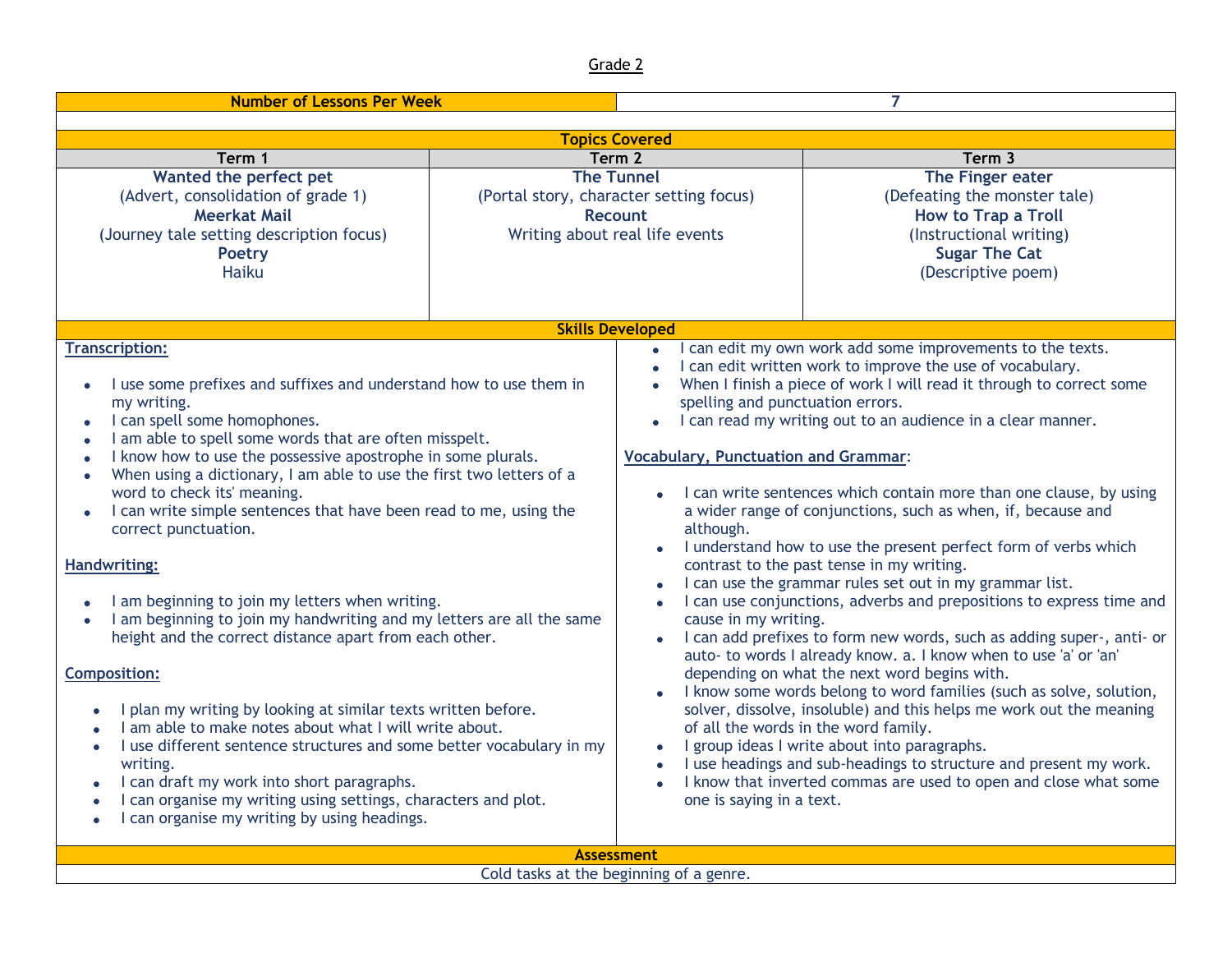| Hot tasks at the end of a genre.                                                                                              |
|-------------------------------------------------------------------------------------------------------------------------------|
| <b>Cross Curricular Links</b>                                                                                                 |
| Teachers will endeavor to use high quality texts linked to topics being taught in Science, Social Studies and Moral Education |
| <b>Home Learning</b>                                                                                                          |
| www.ixl.com                                                                                                                   |
| <b>Reading List &amp; E-books</b>                                                                                             |
| Books mentioned above in 'Topics Covered' will be useful to have at home                                                      |
| <b>Useful Websites</b>                                                                                                        |
| www.onceuponapicture.co.uk                                                                                                    |
| Setting (if any)                                                                                                              |
| No setting takes place but all lessons are differentiated according to the individual needs of the children in the class.     |
| <b>Staff</b>                                                                                                                  |
| Ben Glanfield, Keith Staunton, Daniel Kowalski, Lameece Dibsi, Emma O'Brian, Kirsty Jones                                     |
|                                                                                                                               |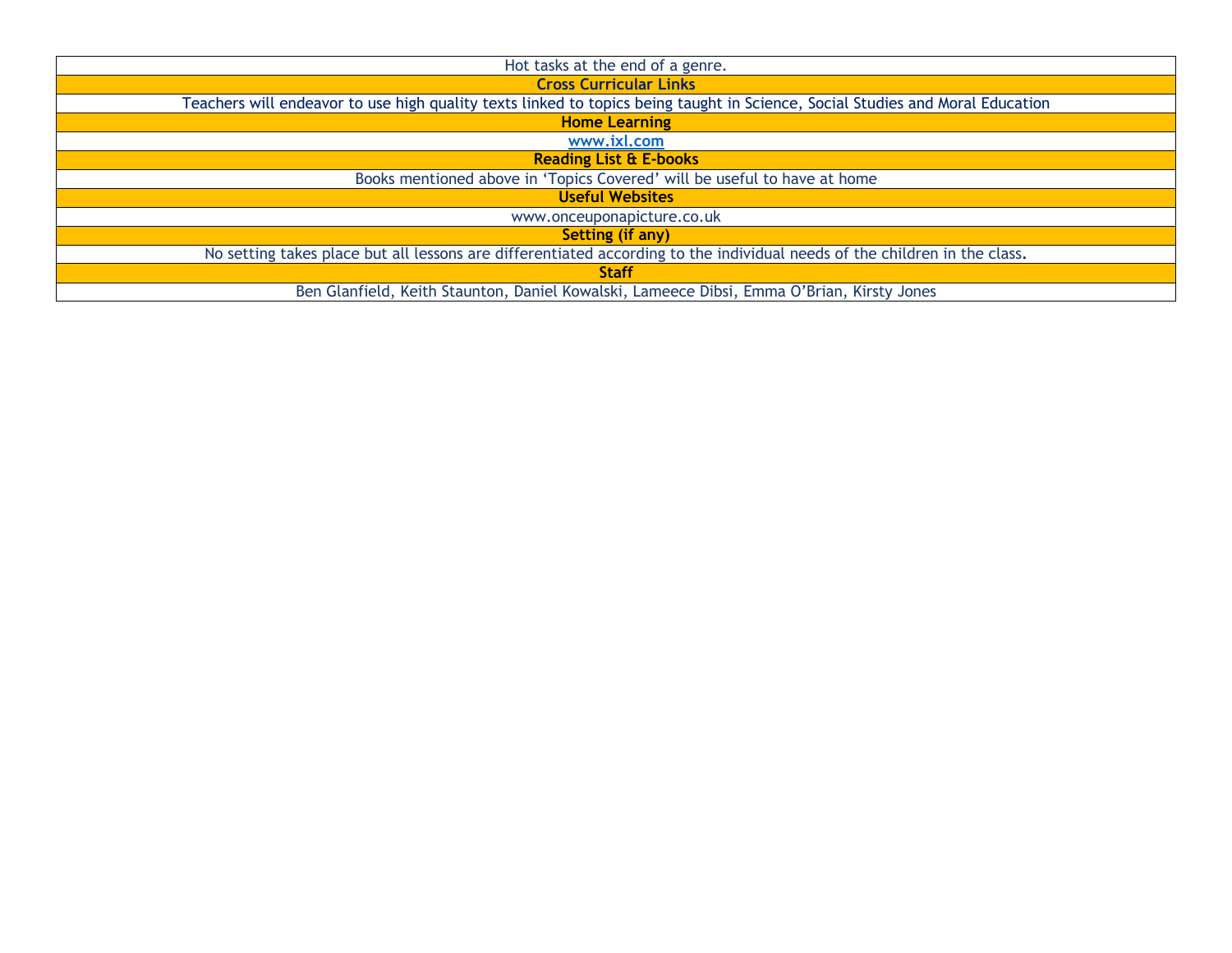| <b>Number of Lessons Per Week</b>                                                                                                                                                                                                                                                                                                                                                                                                                                                                                                                                                                                                                                                               |                   | $\overline{7}$                                                                                                                                                                                                                                                                                                                                                                                                                                                                                                                                                                                                                                                           |                                  |  |
|-------------------------------------------------------------------------------------------------------------------------------------------------------------------------------------------------------------------------------------------------------------------------------------------------------------------------------------------------------------------------------------------------------------------------------------------------------------------------------------------------------------------------------------------------------------------------------------------------------------------------------------------------------------------------------------------------|-------------------|--------------------------------------------------------------------------------------------------------------------------------------------------------------------------------------------------------------------------------------------------------------------------------------------------------------------------------------------------------------------------------------------------------------------------------------------------------------------------------------------------------------------------------------------------------------------------------------------------------------------------------------------------------------------------|----------------------------------|--|
|                                                                                                                                                                                                                                                                                                                                                                                                                                                                                                                                                                                                                                                                                                 |                   |                                                                                                                                                                                                                                                                                                                                                                                                                                                                                                                                                                                                                                                                          |                                  |  |
| <b>Topics Covered</b>                                                                                                                                                                                                                                                                                                                                                                                                                                                                                                                                                                                                                                                                           |                   |                                                                                                                                                                                                                                                                                                                                                                                                                                                                                                                                                                                                                                                                          |                                  |  |
| Term 1                                                                                                                                                                                                                                                                                                                                                                                                                                                                                                                                                                                                                                                                                          | Term <sub>2</sub> |                                                                                                                                                                                                                                                                                                                                                                                                                                                                                                                                                                                                                                                                          | Term 3                           |  |
| <b>Jungle Book</b>                                                                                                                                                                                                                                                                                                                                                                                                                                                                                                                                                                                                                                                                              |                   | <b>Dragonology</b>                                                                                                                                                                                                                                                                                                                                                                                                                                                                                                                                                                                                                                                       | <b>Firework Maker's Daughter</b> |  |
| <b>Narrative</b>                                                                                                                                                                                                                                                                                                                                                                                                                                                                                                                                                                                                                                                                                |                   | Non-Fiction                                                                                                                                                                                                                                                                                                                                                                                                                                                                                                                                                                                                                                                              | Narrative                        |  |
| <b>Character and Settings</b>                                                                                                                                                                                                                                                                                                                                                                                                                                                                                                                                                                                                                                                                   |                   | Non Chronological Reports - Dramatic                                                                                                                                                                                                                                                                                                                                                                                                                                                                                                                                                                                                                                     | Problem and Persuasive Writing   |  |
| Poetry - free verse                                                                                                                                                                                                                                                                                                                                                                                                                                                                                                                                                                                                                                                                             |                   | openings and cliff hangers.                                                                                                                                                                                                                                                                                                                                                                                                                                                                                                                                                                                                                                              |                                  |  |
|                                                                                                                                                                                                                                                                                                                                                                                                                                                                                                                                                                                                                                                                                                 |                   | <b>Skills Developed</b>                                                                                                                                                                                                                                                                                                                                                                                                                                                                                                                                                                                                                                                  |                                  |  |
| <b>Transcription:</b><br>I have increased my knowledge of prefixes and suffixes and<br>$\bullet$<br>understand how to use them in my writing.<br>I can spell an increasing number of homophones.<br>$\bullet$<br>I am able to spell words that are often misspelt.<br>I know how to use the possessive apostrophe accurately in words with<br>$\bullet$<br>regular and irregular plurals.<br>When using a dictionary, I am able to use the first two or three letters<br>$\bullet$<br>of a word to check its' meaning.<br>I can write simple sentences from memory that have been dictated to<br>me, using the correct punctuation                                                              |                   | I can organise my writing by using headings and sub-headings.<br>$\bullet$<br>I can edit my own work and that of others and add improvements to<br>$\bullet$<br>the texts.<br>I can edit written work to improve the use of grammar.<br>When I finish a piece of work I will read it through to correct spelling<br>and punctuation errors if present.<br>I can read my writing out to an audience in an interesting and clear<br>$\bullet$<br>manner.<br><b>Vocabulary, Punctuation and Grammar:</b><br>• I use commas after fronted adverbial - such as 'Later that day, I<br>heard the bad news'.<br>I am beginning to develop my understanding of choosing nouns and |                                  |  |
| <b>Handwriting:</b><br>In handwriting, I know which letters are appropriate to join.<br>My joined handwriting is legible with all letters the same height and<br>$\bullet$<br>the correct distance apart from each other.<br><b>Composition:</b><br>I plan my writing by looking at similar texts I have written before -<br>$\bullet$<br>discussing the structure and vocabulary.<br>I am able to use ideas to plan my writing.<br>$\bullet$<br>I am using an increasing range of sentence structures and richer<br>$\bullet$<br>vocabulary in my writing.<br>I can draft my work into paragraphs.<br>I can organise my writing using different settings, characters and<br>$\bullet$<br>plot. |                   | pronouns appropriately to enhance my writing.<br>I am beginning to use fronted adverbials (adverbs at the beginning<br>of a sentence) in my writing - for example, 'Later that day, I heard<br>the bad news'. 4. I know I should not write in the same way that I<br>talk.<br>I can show I know how to correctly use the possessive apostrophe<br>with plural nouns in my writing.<br>I can punctuate speech in a text.<br>I can talk about my work using the learning from my Year 4 grammar<br>list.<br>I describe nouns in careful detail when I need to write about a<br>complex object. For example, I use 'a dripping, shaggy dog' instead<br>of 'a dog'.          |                                  |  |
| <b>Assessment</b>                                                                                                                                                                                                                                                                                                                                                                                                                                                                                                                                                                                                                                                                               |                   |                                                                                                                                                                                                                                                                                                                                                                                                                                                                                                                                                                                                                                                                          |                                  |  |
| Cold tasks at the beginning of a genre.                                                                                                                                                                                                                                                                                                                                                                                                                                                                                                                                                                                                                                                         |                   |                                                                                                                                                                                                                                                                                                                                                                                                                                                                                                                                                                                                                                                                          |                                  |  |
| Hot tasks at the end of a genre.                                                                                                                                                                                                                                                                                                                                                                                                                                                                                                                                                                                                                                                                |                   |                                                                                                                                                                                                                                                                                                                                                                                                                                                                                                                                                                                                                                                                          |                                  |  |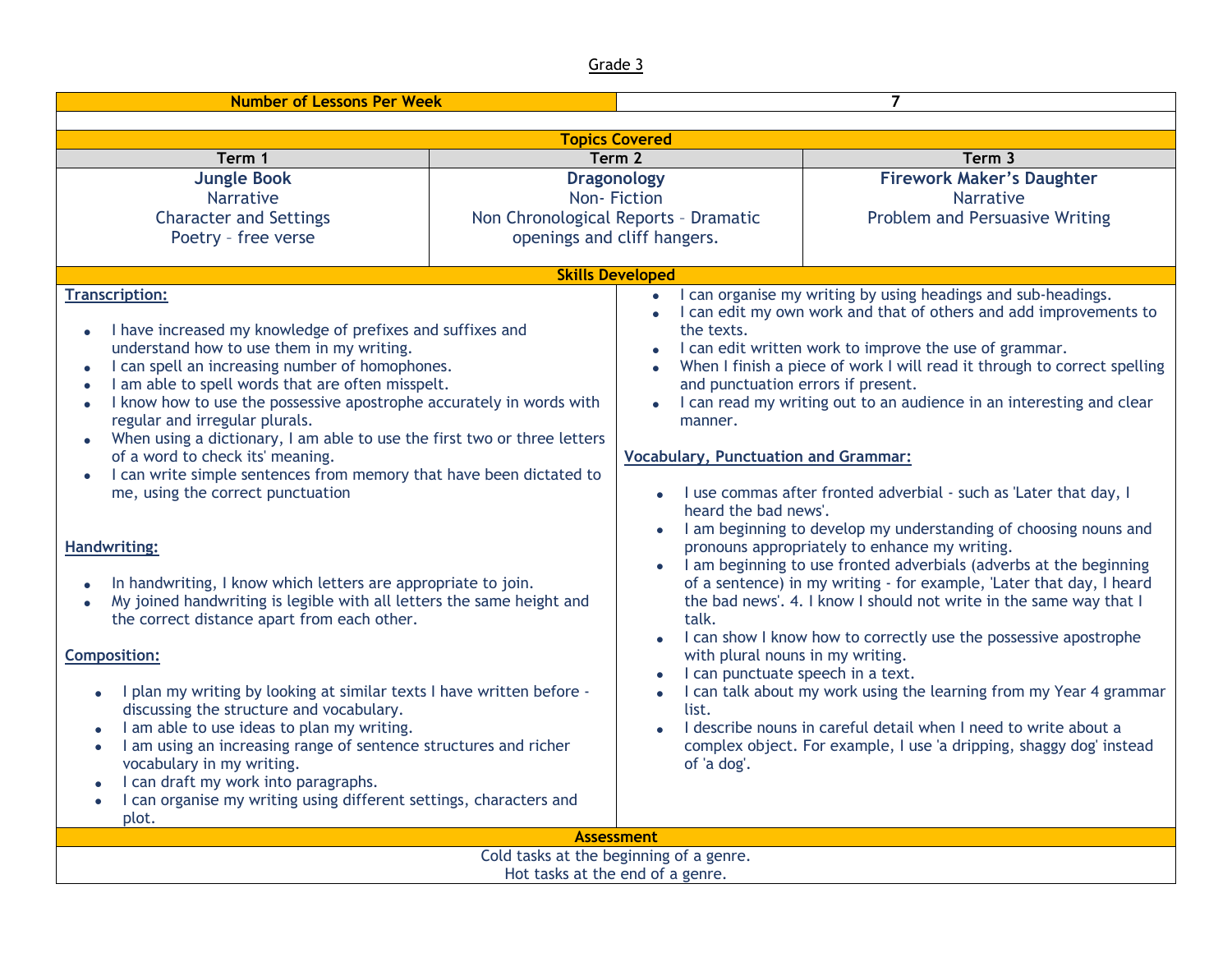| <b>Home Learning</b>                                                                                                          |
|-------------------------------------------------------------------------------------------------------------------------------|
| www.ixl.com                                                                                                                   |
| <b>Cross Curricular Links</b>                                                                                                 |
| Teachers will endeavor to use high quality texts linked to topics being taught in Science, Social Studies and Moral Education |
| <b>Reading List &amp; E-books</b>                                                                                             |
| Books mentioned above in 'Topics Covered' will be useful to have at home.                                                     |
| <b>Useful Websites</b>                                                                                                        |
| www.onceuponapicture.co.uk                                                                                                    |
| <b>Setting (if any)</b>                                                                                                       |
| No setting takes place but all lessons are differentiated according to the individual needs of the children in the class.     |
| <b>Staff</b>                                                                                                                  |
| Jonathan Harvey, Mali Tambi, Alison Earnshaw, Brendan Chapman                                                                 |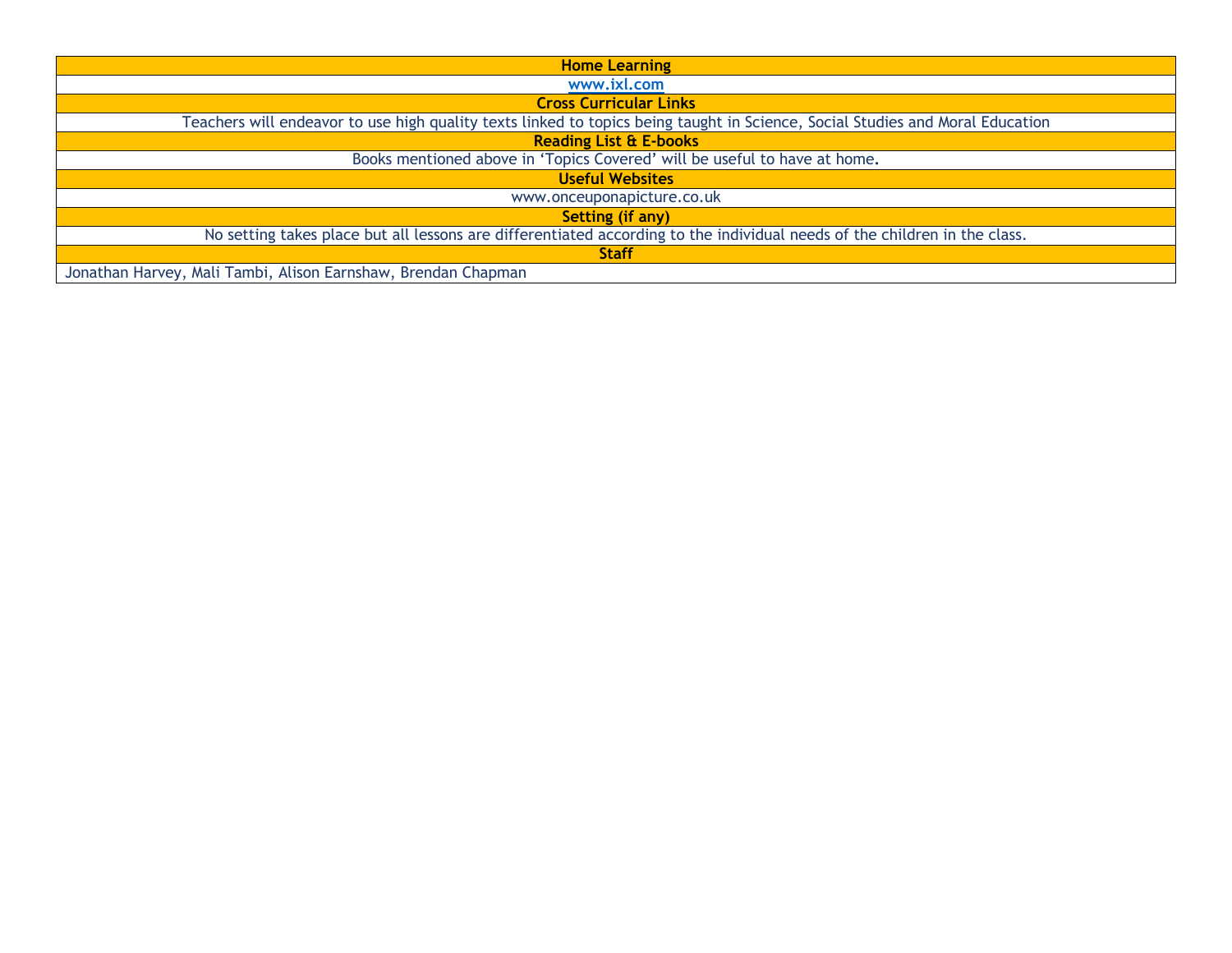| <b>Number of Lessons Per Week</b>                                                                                                                                                                                                                                                                                                                                                                                                                                                                                                                                                                                                                                                                                        |        |                                                                                                                                                                                                                                                                                                                                                                                                                                                                                                                                                                                                                                                                                                                                                                                  | 7                                                                                                                                                                                                                                                                                                                                                                                                                                                                                                                                                                                                                                                                                                                                                                                      |
|--------------------------------------------------------------------------------------------------------------------------------------------------------------------------------------------------------------------------------------------------------------------------------------------------------------------------------------------------------------------------------------------------------------------------------------------------------------------------------------------------------------------------------------------------------------------------------------------------------------------------------------------------------------------------------------------------------------------------|--------|----------------------------------------------------------------------------------------------------------------------------------------------------------------------------------------------------------------------------------------------------------------------------------------------------------------------------------------------------------------------------------------------------------------------------------------------------------------------------------------------------------------------------------------------------------------------------------------------------------------------------------------------------------------------------------------------------------------------------------------------------------------------------------|----------------------------------------------------------------------------------------------------------------------------------------------------------------------------------------------------------------------------------------------------------------------------------------------------------------------------------------------------------------------------------------------------------------------------------------------------------------------------------------------------------------------------------------------------------------------------------------------------------------------------------------------------------------------------------------------------------------------------------------------------------------------------------------|
|                                                                                                                                                                                                                                                                                                                                                                                                                                                                                                                                                                                                                                                                                                                          |        |                                                                                                                                                                                                                                                                                                                                                                                                                                                                                                                                                                                                                                                                                                                                                                                  |                                                                                                                                                                                                                                                                                                                                                                                                                                                                                                                                                                                                                                                                                                                                                                                        |
|                                                                                                                                                                                                                                                                                                                                                                                                                                                                                                                                                                                                                                                                                                                          |        | <b>Topics Covered</b>                                                                                                                                                                                                                                                                                                                                                                                                                                                                                                                                                                                                                                                                                                                                                            |                                                                                                                                                                                                                                                                                                                                                                                                                                                                                                                                                                                                                                                                                                                                                                                        |
| Term 1                                                                                                                                                                                                                                                                                                                                                                                                                                                                                                                                                                                                                                                                                                                   | Term 2 |                                                                                                                                                                                                                                                                                                                                                                                                                                                                                                                                                                                                                                                                                                                                                                                  | Term 3                                                                                                                                                                                                                                                                                                                                                                                                                                                                                                                                                                                                                                                                                                                                                                                 |
| <b>Blodin the Beast (Defeating the Dragon)</b><br>(Character description, Setting description,<br>Alternative ending)<br><b>Pandora (Literacy Shed)</b><br>(Non-chronological report)                                                                                                                                                                                                                                                                                                                                                                                                                                                                                                                                    |        | <b>Zelda and the Raincat</b><br><b>Tale of Fear</b><br>(Suspense)<br><b>The Teacher Pleaser Machine</b><br>(Explanation)                                                                                                                                                                                                                                                                                                                                                                                                                                                                                                                                                                                                                                                         | <b>The Canal</b><br>(Warning Tale)<br><b>Shackleton's Journey</b><br>(Persuasion and Letter Writing)                                                                                                                                                                                                                                                                                                                                                                                                                                                                                                                                                                                                                                                                                   |
|                                                                                                                                                                                                                                                                                                                                                                                                                                                                                                                                                                                                                                                                                                                          |        | <b>Skills Developed</b>                                                                                                                                                                                                                                                                                                                                                                                                                                                                                                                                                                                                                                                                                                                                                          |                                                                                                                                                                                                                                                                                                                                                                                                                                                                                                                                                                                                                                                                                                                                                                                        |
| <b>Transcription:</b><br>I add some prefixes and suffixes.<br>I can spell some words that include silent letters.<br>I know some words sound the same but are spelled differently.<br>I use the words and word parts that I know to help me spell new words<br>but I also know some words need to be learnt individually.<br>I am beginning to use a dictionary to check how words are spelled and<br>what words mean.<br>I use the first three letters of a word to quickly find it in a dictionary.<br>I am beginning to use a thesaurus to improve my vocabulary use,<br>finding a wider set of different words in my text.                                                                                           |        | I use headings and bullet points to structure my writing.<br>$\bullet$<br>I beginning to evaluate and edit my work to think about whether it<br>$\bullet$<br>can be improved based on what I have read.<br>I edit my texts to improve their content.<br>$\bullet$<br>I use the correct tense throughout a piece of writing.<br>I am beginning to use singular and plural words accurately and I<br>$\bullet$<br>know my writing should not be the language of speech.<br>I can read through my work to correct some spelling and punctuation<br>$\bullet$<br>mistakes.<br>I read aloud my own work so the meaning is clear to the listeners.<br>$\bullet$<br><b>Vocabulary, Punctuation and Grammar:</b><br>• I use modal verbs (such as can/could, may/might, must, will/would, |                                                                                                                                                                                                                                                                                                                                                                                                                                                                                                                                                                                                                                                                                                                                                                                        |
| <b>Handwriting:</b><br>I make sure others can read my handwriting.<br>I often choose the writing tool that is best suited for a task.<br><b>Composition:</b><br>I am beginning to plan the structure of my writing by thinking about<br>the audience for my text and the purpose of the writing.<br>I plan my writing by making notes and then develop my initial ideas.<br>I plan my writing by using ideas from how other authors have<br>developed their characters and settings.<br>I draft and write by selecting grammar and vocabulary to enhance my<br>work.<br>I review my work to add description to develop settings and<br>characters.<br>I can precis a passage to create a sentence with the same meaning. |        | a sentence.<br>or with.<br>$\bullet$<br>example, -ate; -ise; -ify].<br>and re-).<br>her before].<br>text.                                                                                                                                                                                                                                                                                                                                                                                                                                                                                                                                                                                                                                                                        | and shall/should) to explain how something might be possible.<br>I use brackets, dashes or commas to create an explanation section in<br>I begin sentence clauses with who, which, where, when, whose, that<br>I can convert nouns or adjectives into verbs using suffixes [for<br>I understamnd a range of verb prefixes (such as dis-, de-, mis-, over-<br>I can make the structure in my paragraph more interesting by using<br>word structures such as then, after that, this, firstly.<br>I know there are a range of ways of linking across paragraphs - using<br>time [for example, later], place [for example, nearby] and number<br>[for example, secondly] or tense choices [for example, he had seen<br>I use commas to structure my sentences and clarify the meaning of a |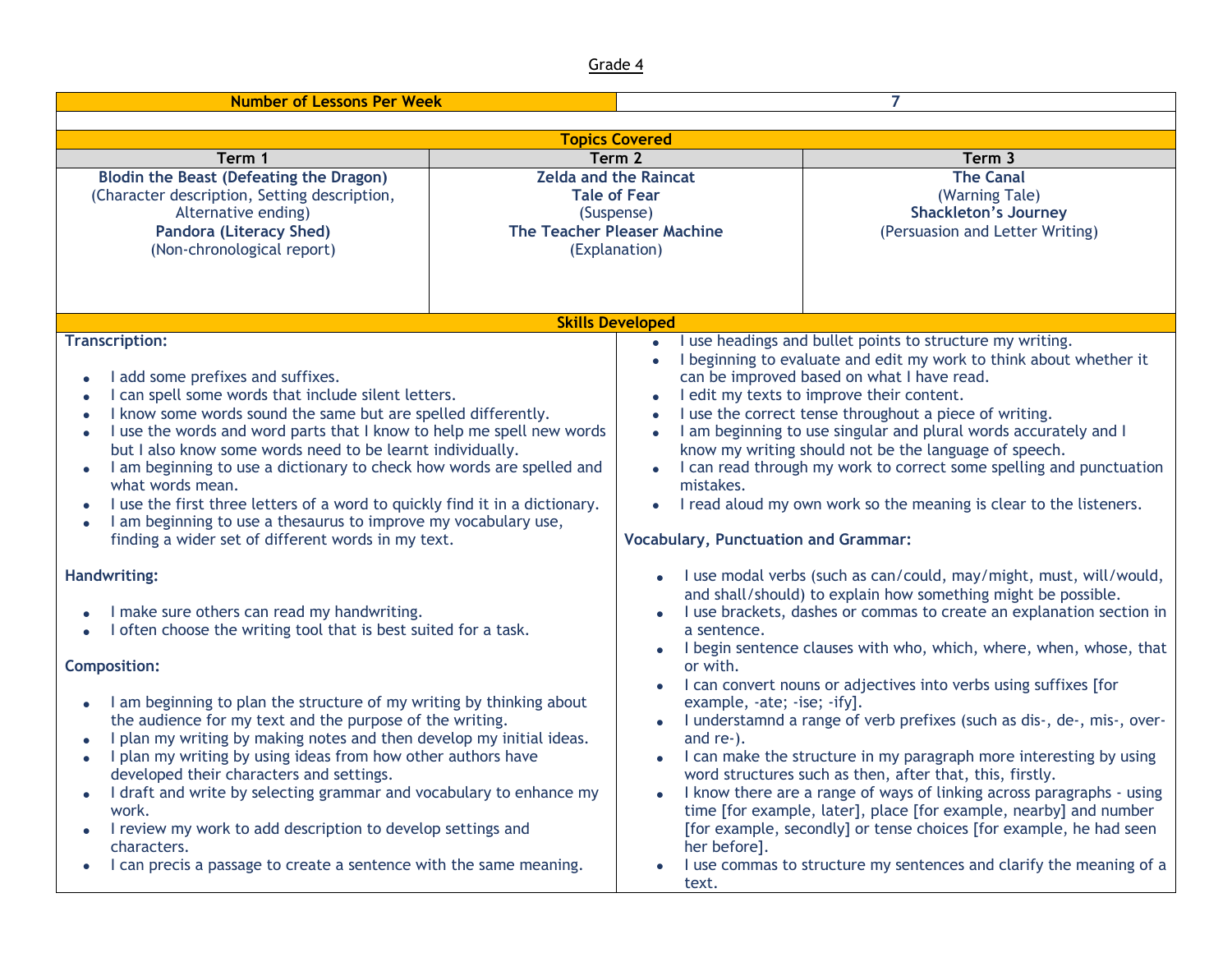| am beginning to use details across my texts to help link paragraphs<br>together into a full text.                         |                                                                                                                               |  |
|---------------------------------------------------------------------------------------------------------------------------|-------------------------------------------------------------------------------------------------------------------------------|--|
|                                                                                                                           | <b>Assessment</b>                                                                                                             |  |
| Cold tasks at the beginning of a genre.                                                                                   |                                                                                                                               |  |
| Hot tasks at the end of a genre.                                                                                          |                                                                                                                               |  |
|                                                                                                                           | <b>Cross Curricular Links</b>                                                                                                 |  |
|                                                                                                                           | Teachers will endeavor to use high quality texts linked to topics being taught in Science, Social Studies and Moral Education |  |
| <b>Home Learning</b>                                                                                                      |                                                                                                                               |  |
|                                                                                                                           | www.ixl.com                                                                                                                   |  |
| <b>Reading List &amp; E-books</b>                                                                                         |                                                                                                                               |  |
| Books mentioned above in 'Topics Covered' will be useful to have at home.                                                 |                                                                                                                               |  |
| <b>Useful Websites</b>                                                                                                    |                                                                                                                               |  |
|                                                                                                                           | www.onceuponapicture.co.uk                                                                                                    |  |
|                                                                                                                           | <b>Setting (if any)</b>                                                                                                       |  |
| No setting takes place but all lessons are differentiated according to the individual needs of the children in the class. |                                                                                                                               |  |
|                                                                                                                           | <b>Staff</b>                                                                                                                  |  |
| Michael Taylor, Sally Betteridge, Wayne Spanswick, Marcus Earnshaw                                                        |                                                                                                                               |  |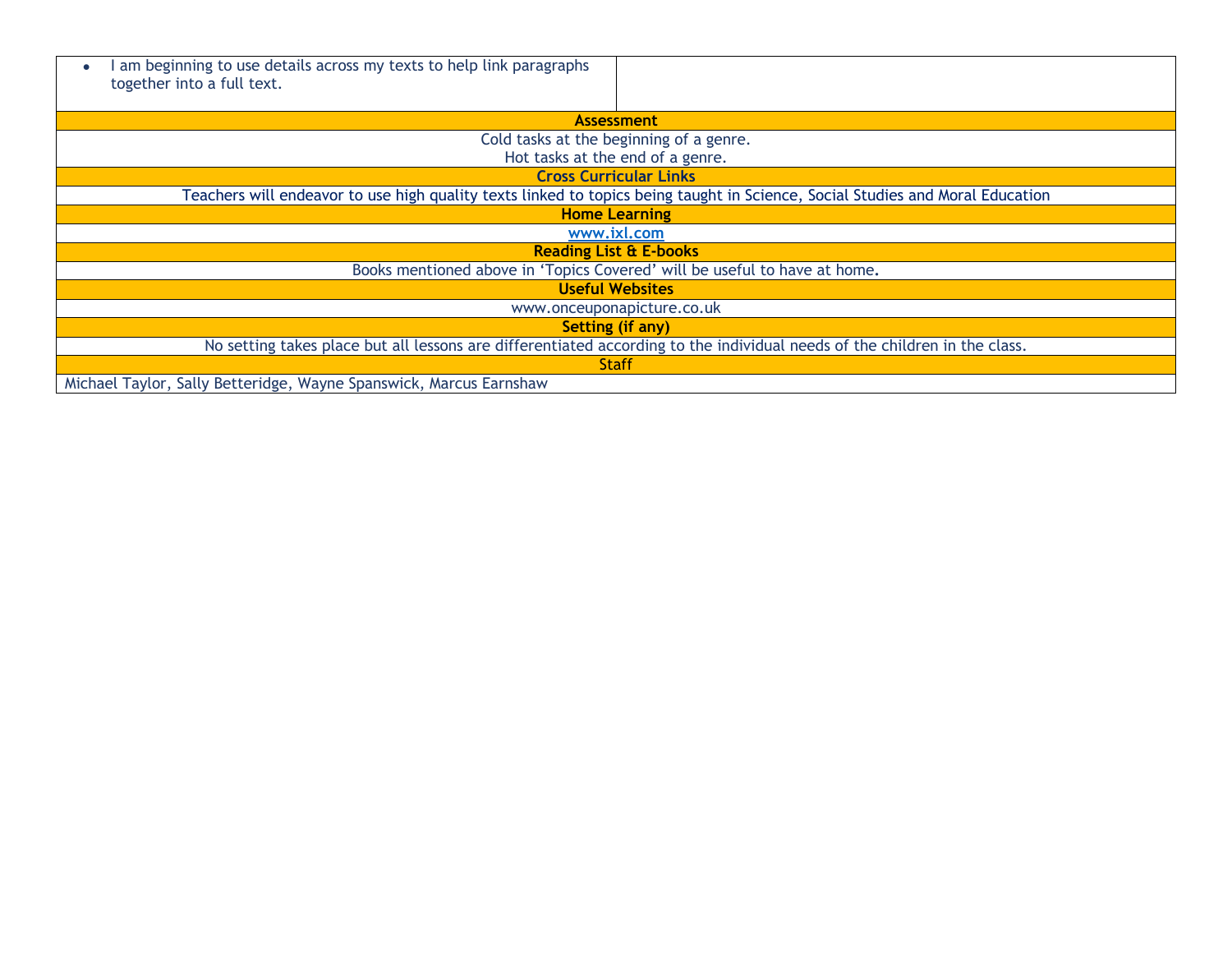| <b>Number of Lessons Per Week</b>                                                                                                                                                                                                                                                                                                                                                                                                                                                                                                                                                                                                                                                                                                                                                                                               |                               | 7                                                                                                                                                                           |                                                                                                                                                                                                                                                                                                                                                                                                                                                                                                                                                                                                                                                                                                      |
|---------------------------------------------------------------------------------------------------------------------------------------------------------------------------------------------------------------------------------------------------------------------------------------------------------------------------------------------------------------------------------------------------------------------------------------------------------------------------------------------------------------------------------------------------------------------------------------------------------------------------------------------------------------------------------------------------------------------------------------------------------------------------------------------------------------------------------|-------------------------------|-----------------------------------------------------------------------------------------------------------------------------------------------------------------------------|------------------------------------------------------------------------------------------------------------------------------------------------------------------------------------------------------------------------------------------------------------------------------------------------------------------------------------------------------------------------------------------------------------------------------------------------------------------------------------------------------------------------------------------------------------------------------------------------------------------------------------------------------------------------------------------------------|
|                                                                                                                                                                                                                                                                                                                                                                                                                                                                                                                                                                                                                                                                                                                                                                                                                                 |                               |                                                                                                                                                                             |                                                                                                                                                                                                                                                                                                                                                                                                                                                                                                                                                                                                                                                                                                      |
|                                                                                                                                                                                                                                                                                                                                                                                                                                                                                                                                                                                                                                                                                                                                                                                                                                 | <b>Topics Covered</b>         |                                                                                                                                                                             |                                                                                                                                                                                                                                                                                                                                                                                                                                                                                                                                                                                                                                                                                                      |
| Term 1                                                                                                                                                                                                                                                                                                                                                                                                                                                                                                                                                                                                                                                                                                                                                                                                                          | Term 2                        |                                                                                                                                                                             | Term 3                                                                                                                                                                                                                                                                                                                                                                                                                                                                                                                                                                                                                                                                                               |
| The Journey                                                                                                                                                                                                                                                                                                                                                                                                                                                                                                                                                                                                                                                                                                                                                                                                                     | <b>Wolves in the Wall</b>     |                                                                                                                                                                             | <b>Biography/Autobiography Texts</b>                                                                                                                                                                                                                                                                                                                                                                                                                                                                                                                                                                                                                                                                 |
| <b>Settings</b>                                                                                                                                                                                                                                                                                                                                                                                                                                                                                                                                                                                                                                                                                                                                                                                                                 | <b>Character and Dialogue</b> |                                                                                                                                                                             |                                                                                                                                                                                                                                                                                                                                                                                                                                                                                                                                                                                                                                                                                                      |
| <b>Persuasive Writing</b>                                                                                                                                                                                                                                                                                                                                                                                                                                                                                                                                                                                                                                                                                                                                                                                                       | <b>Explanation Texts</b>      |                                                                                                                                                                             | <b>Recounts</b><br>Using children's favourite famous people to<br>write an independent biography                                                                                                                                                                                                                                                                                                                                                                                                                                                                                                                                                                                                     |
|                                                                                                                                                                                                                                                                                                                                                                                                                                                                                                                                                                                                                                                                                                                                                                                                                                 | <b>Skills Developed</b>       |                                                                                                                                                                             |                                                                                                                                                                                                                                                                                                                                                                                                                                                                                                                                                                                                                                                                                                      |
| <b>Transcription:</b><br>I add prefixes and suffixes using the rules we have worked on in class.<br>I can spell some words that include silent letters, such as knight,<br>$\bullet$<br>psalm and solemn.<br>I know some words sound the same but are spelled differently and can<br>point out the different uses of these different words (such as 'eye' and<br>'I' or 'bee' and 'be').<br>I use the words and word parts that I know to help me spell new words<br>but I also know some words are unique and need to be learnt<br>individually.<br>I use a dictionary to check how words are spelled and what words<br>mean. 6. I use the first three or four letters of a word to quickly find<br>it in a dictionary.<br>I use a thesaurus to improve my vocabulary use, using a wider set of<br>different words in my text. |                               | $\bullet$<br>reader through my writing.<br>$\bullet$<br>$\bullet$<br>piece of writing.<br>$\bullet$<br>speech.<br>correctly.<br><b>Vocabulary, Punctuation and Grammar:</b> | I use headings, bullet points and underlining to structure and guide a<br>• I evaluate and edit my work by comparing my texts with the work of<br>others' and explore whether my writing is the high quality I expect.<br>I evaluate and edit my texts to enhance and clarify by proposing<br>changes to vocabulary, grammar and punctuation.<br>I ensure I use the consistent and correct use of tense throughout a<br>I edit my work to ensure my use of singular and plural words are<br>accurate and I know my writing should not be the language of<br>I proof-read my work to correct spelling and punctuation mistakes.<br>I read aloud my own work so the meaning is clear, fluent and flows |
| <b>Handwriting:</b><br>I make sure others can read my handwriting and decide whether or<br>not to join specific letters.<br>I choose the writing tool that is best suited for a task.<br><b>Composition:</b><br>I plan the structure of my writing by identifying the audience for my<br>text and the purpose of the writing.<br>I plan my writing by making notes and then developing my initial ideas<br>by reading and researching other texts and thoughts.                                                                                                                                                                                                                                                                                                                                                                 |                               | shark.<br>repaired by Sam'.<br>$\bullet$<br>ellipsis.                                                                                                                       | I use hyphens to ensure the reader understands exactly what I<br>mean. For example, man eating shark is not the same as man-eating<br>I can write out formal speech or texts using appropriate vocabulary.<br>I use passive verbs to affect the focus of information in a sentence -<br>for example, I can change 'Sam repaired the car' into 'The car was<br>I know some words have similar meanings (synonyms) and others<br>have opposite meanings (antonyms).<br>I link ideas across my work by using a range of devices (such as the<br>repetition of a word or phrase, or using phrases such as on the other<br>hand, in contrast, or as a consequence) and know how to use an                 |